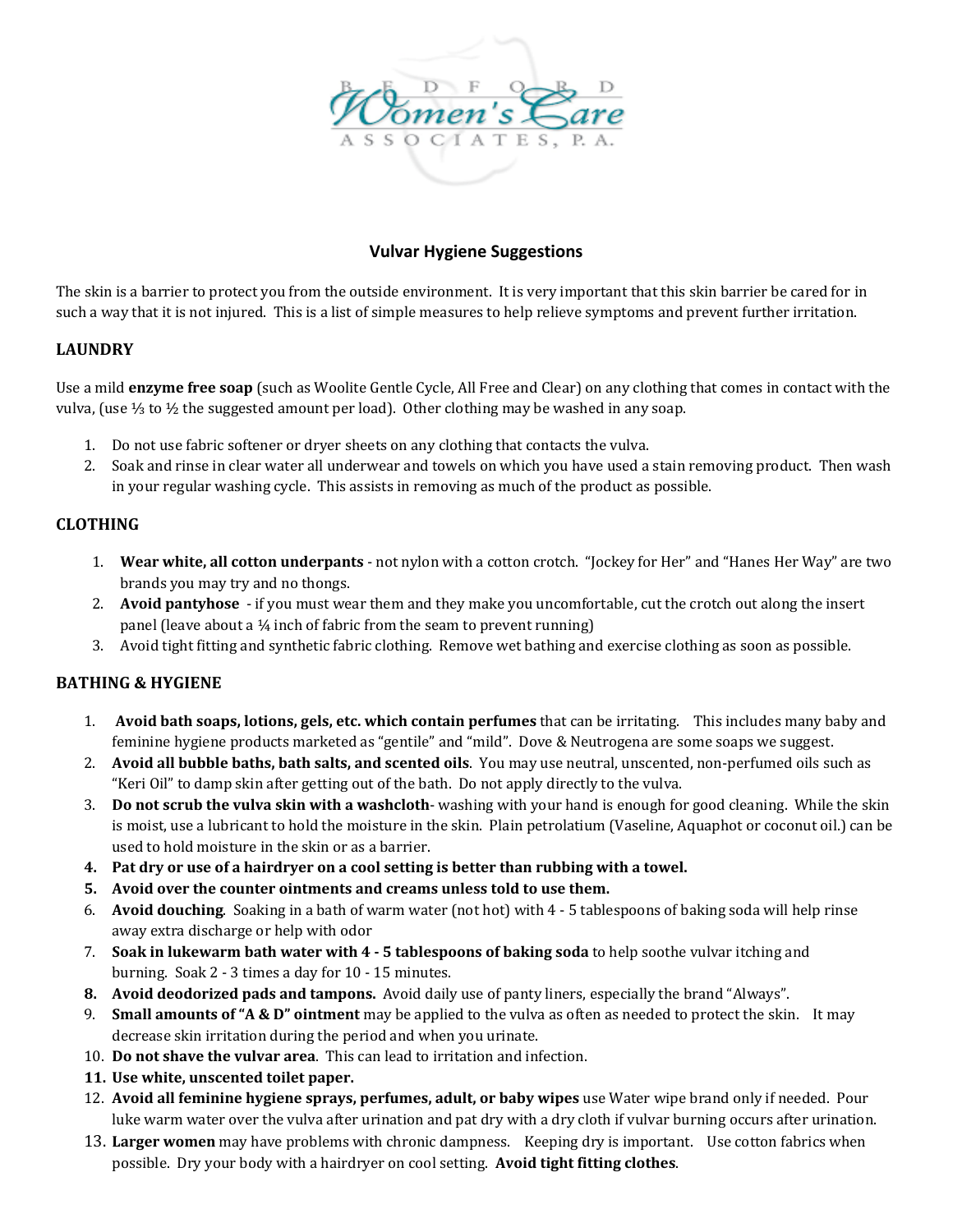- 14. **Use 100% cotton menstrual pads and tampons.**
- 15. **Avoid constipation by**: 1: adding fiber to the diet such as bran in Bran Buds or phyium found in Metamucil. 2: Consider Seneca 3: Drink water daily 6-8 glasses to stay hydrated.
- **16.** If you have a tendency to leak fecal material cleanse gently with either the Cetaphil lotion, mineral oil or Albolene Cleanser.

### **BIRTH CONTROL OPTIONS**

- 1. The new low dose birth control pills do not significantly increase most women's chances of yeast infections.
- 2. Contraceptive jellies, creams and sponges can cause burning & itching. A brand change sometimes helps
- 3. Pure vegetable oils like "Crisco" may help dryness with intercourse and lasts during sex and wash away with rinsing.

# **PHYSICAL EXERCISE**

- 1. Avoid exercise that puts direct pressure on the vulva- riding a horse, bike, etc.
- 2. Avoid exercise that creates friction in this area.
- 3. Avoid highly chlorinated pools.
- 4. Avoid hot tubs

# **EVERYDAY LIVING**

Consider relaxation techniques to do daily such as mindfulness, meditation, gentle yoga

# **Vulvar Pain & Itching**

The vulva is the external genitalia in the female. The skin of the vulva can be quite sensitive. Because it is moist and frequently subjected to friction while sitting and moving, this area can be easily injured. There are various strategies that can be used to prevent irritation and allow the vulva to heal.

Skin that is moist becomes soft and easily injured; therefore, keeping this area dry can accelerate healing. Chemicals found in toilet tissues, laundry soaps and detergents that contact the vulva can cause irritation (see the reverse side of this sheet). Avoiding contact with potential irritants that contain chemicals will be important. Wear white 100% cotton underwear, and do not wear pantyhose, tights, or other close-fitting clothes. Enclosing this area with synthetic fibers holds both heat and moisture in the skin, conditions which potentiate the development of secondary infections. Tight-fitting clothes may also increase your symptoms of discomfort.

After washing underwear, put it through at least one whole cycle with water only. Some women have suffered needlessly from irritants in detergents whose residue was left in clothes by incomplete rinsing. Rinsing clothes thoroughly is more important than which detergent is used although to be on the safe side, the milder the soap, the better. Baking soda for washing clothes is recommended by some people. Wash new underwear before wearing. Fabric softeners and drying sheets should not be used. Rinse skin off with plain water frequently. Use tap water, distilled water, spring water-bathtub baths, sitz baths, squirt bottles, or bidets. Pat the skin dry gently, or dry with a cool hair dryer if you prefer. Use very mild soap for bathing. Unscented Dove, Neutrogena, Basis, Pears (made in England), and castile soap with olive oil (Conti) are good soaps. They are found at pharmacies or health food stores. Remember that frequent baths with soaps may increase the irritation. You cannot wash away your symptoms.

A compress of oiled Aveeno (a powdered oatmeal bath treatment) has been recommended by some. It is placed over the vulva three to four times a day. Put two tablespoons of Aveeno in one quart of water. Mix in a jar and refrigerate. This is often helpful after intercourse or when symptoms are flaring. During intercourse use lubricants to make intercourse more comfortable such as; Crisco, Astroglide, Lubrin, Moistur-el, Replens and KY Jelly.

Some women find warmed soaked tea bags to be soothing to the vulva. The tea bag may be placed on menstrual pads to hold them in place. Another method is to steep tea bags in warm water and use them in a sitz bath.